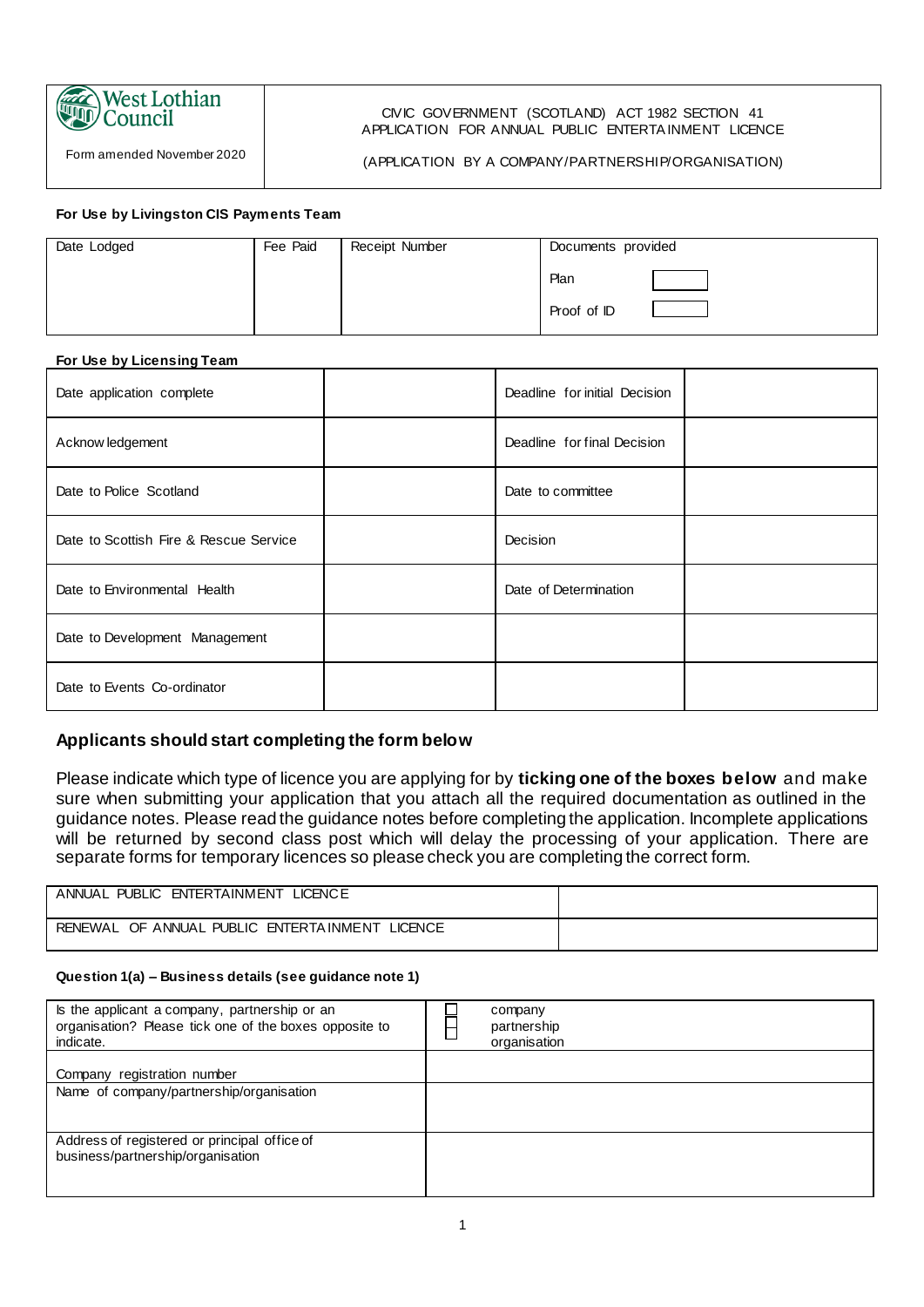| E-mail address                                                             |  |
|----------------------------------------------------------------------------|--|
| Telephone number                                                           |  |
| If the applicant is a company or partnership please go to<br>question 1(b) |  |
| If the applicant is an organisation please go to question<br>  1(c)        |  |

#### **1(b) – Details of partners or directors**

Complete the full names (including any previous names), addresses, telephone numbers and places of birth of all partners and directors

| First name                        | Middle name(s) |                        | Surname                                                                  |
|-----------------------------------|----------------|------------------------|--------------------------------------------------------------------------|
|                                   |                |                        |                                                                          |
|                                   |                |                        |                                                                          |
| Age                               | Date of birth  |                        | Place of birth                                                           |
|                                   |                |                        |                                                                          |
| Previous name(s)                  |                |                        |                                                                          |
| Length of time resident in the UK |                | Nationality            |                                                                          |
|                                   |                |                        |                                                                          |
| Permanent address                 |                | for less than 3 years) | Previous address (only to be completed if you have lived at your address |
| Post code                         |                | Post code              |                                                                          |
|                                   |                |                        |                                                                          |

| Time resident at this address | address<br>E-mail |
|-------------------------------|-------------------|
| Telephone number              | Mobile number     |

| First name                        | $Mid$ dle $name(s)$ |                                                                                                    | Surname        |
|-----------------------------------|---------------------|----------------------------------------------------------------------------------------------------|----------------|
|                                   |                     |                                                                                                    |                |
| Age                               | Date of birth       |                                                                                                    | Place of birth |
|                                   |                     |                                                                                                    |                |
| Previous name(s)                  |                     |                                                                                                    |                |
|                                   |                     |                                                                                                    |                |
| Length of time resident in the UK |                     | Nationality                                                                                        |                |
|                                   |                     |                                                                                                    |                |
| Permanent address                 |                     | Previous address (only to be completed if you have lived at your address<br>for less than 3 years) |                |
| Post code                         |                     | Post code                                                                                          |                |
| Time resident at this address     |                     | E-mail address                                                                                     |                |
| Telephone number                  |                     | Mobile number                                                                                      |                |

#### PLEASE CONTINUE ON A SEPARATE SHEET IF REQUIRED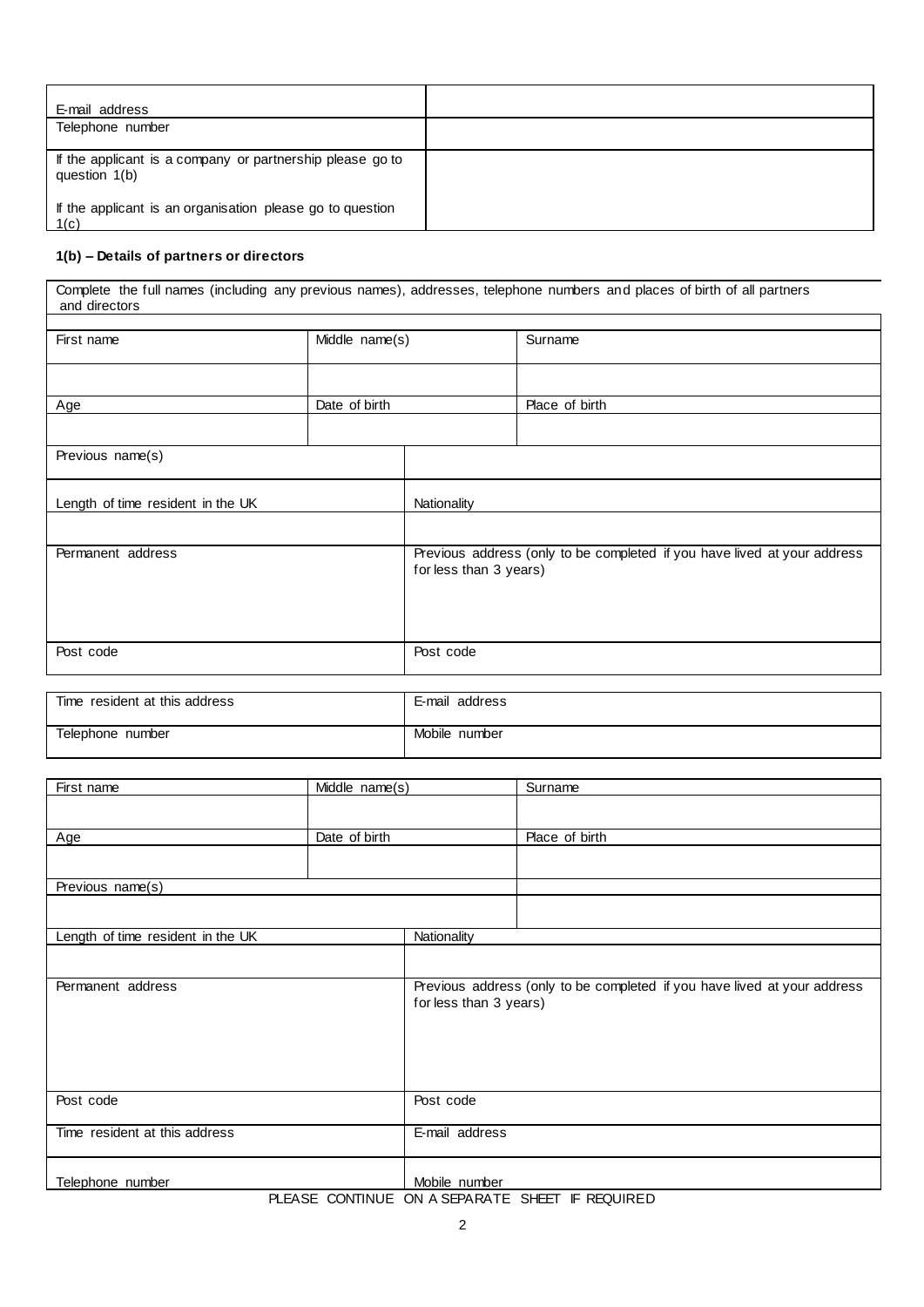# **Question 1 (c) – Organisation – additional details required**

| Name of organisation            |  |
|---------------------------------|--|
| Address within West Lothian     |  |
|                                 |  |
|                                 |  |
|                                 |  |
| Post code                       |  |
| Type of organisation            |  |
|                                 |  |
| Charity number (if applicable)  |  |
| Name and address of secretary   |  |
|                                 |  |
|                                 |  |
| Name and address of chairperson |  |
|                                 |  |
|                                 |  |
|                                 |  |

#### **Question 2 – Day to day manager information**

| Give the details below of the person who proposes to carry on the day to day management of the licence to which this application<br>relates<br>Middle name(s)<br>First name<br>Surname<br>Date of birth<br>Place of birth<br>Age<br>Previous name(s)<br>National Insurance Number<br>Length of time resident in the UK<br>Nationality<br>Permanent address<br>for less than 3 years)<br>Post code<br>Post code<br>Time resident at current address |  |  |                                                                          |
|----------------------------------------------------------------------------------------------------------------------------------------------------------------------------------------------------------------------------------------------------------------------------------------------------------------------------------------------------------------------------------------------------------------------------------------------------|--|--|--------------------------------------------------------------------------|
|                                                                                                                                                                                                                                                                                                                                                                                                                                                    |  |  |                                                                          |
|                                                                                                                                                                                                                                                                                                                                                                                                                                                    |  |  |                                                                          |
|                                                                                                                                                                                                                                                                                                                                                                                                                                                    |  |  |                                                                          |
|                                                                                                                                                                                                                                                                                                                                                                                                                                                    |  |  |                                                                          |
|                                                                                                                                                                                                                                                                                                                                                                                                                                                    |  |  |                                                                          |
|                                                                                                                                                                                                                                                                                                                                                                                                                                                    |  |  |                                                                          |
|                                                                                                                                                                                                                                                                                                                                                                                                                                                    |  |  |                                                                          |
|                                                                                                                                                                                                                                                                                                                                                                                                                                                    |  |  |                                                                          |
|                                                                                                                                                                                                                                                                                                                                                                                                                                                    |  |  |                                                                          |
|                                                                                                                                                                                                                                                                                                                                                                                                                                                    |  |  |                                                                          |
|                                                                                                                                                                                                                                                                                                                                                                                                                                                    |  |  |                                                                          |
|                                                                                                                                                                                                                                                                                                                                                                                                                                                    |  |  | Previous address (only to be completed if you have lived at your address |
|                                                                                                                                                                                                                                                                                                                                                                                                                                                    |  |  |                                                                          |
|                                                                                                                                                                                                                                                                                                                                                                                                                                                    |  |  |                                                                          |
|                                                                                                                                                                                                                                                                                                                                                                                                                                                    |  |  |                                                                          |
|                                                                                                                                                                                                                                                                                                                                                                                                                                                    |  |  |                                                                          |
|                                                                                                                                                                                                                                                                                                                                                                                                                                                    |  |  |                                                                          |
|                                                                                                                                                                                                                                                                                                                                                                                                                                                    |  |  |                                                                          |
|                                                                                                                                                                                                                                                                                                                                                                                                                                                    |  |  |                                                                          |
| Mobile number<br>Telephone number                                                                                                                                                                                                                                                                                                                                                                                                                  |  |  |                                                                          |
| E-mail address                                                                                                                                                                                                                                                                                                                                                                                                                                     |  |  |                                                                          |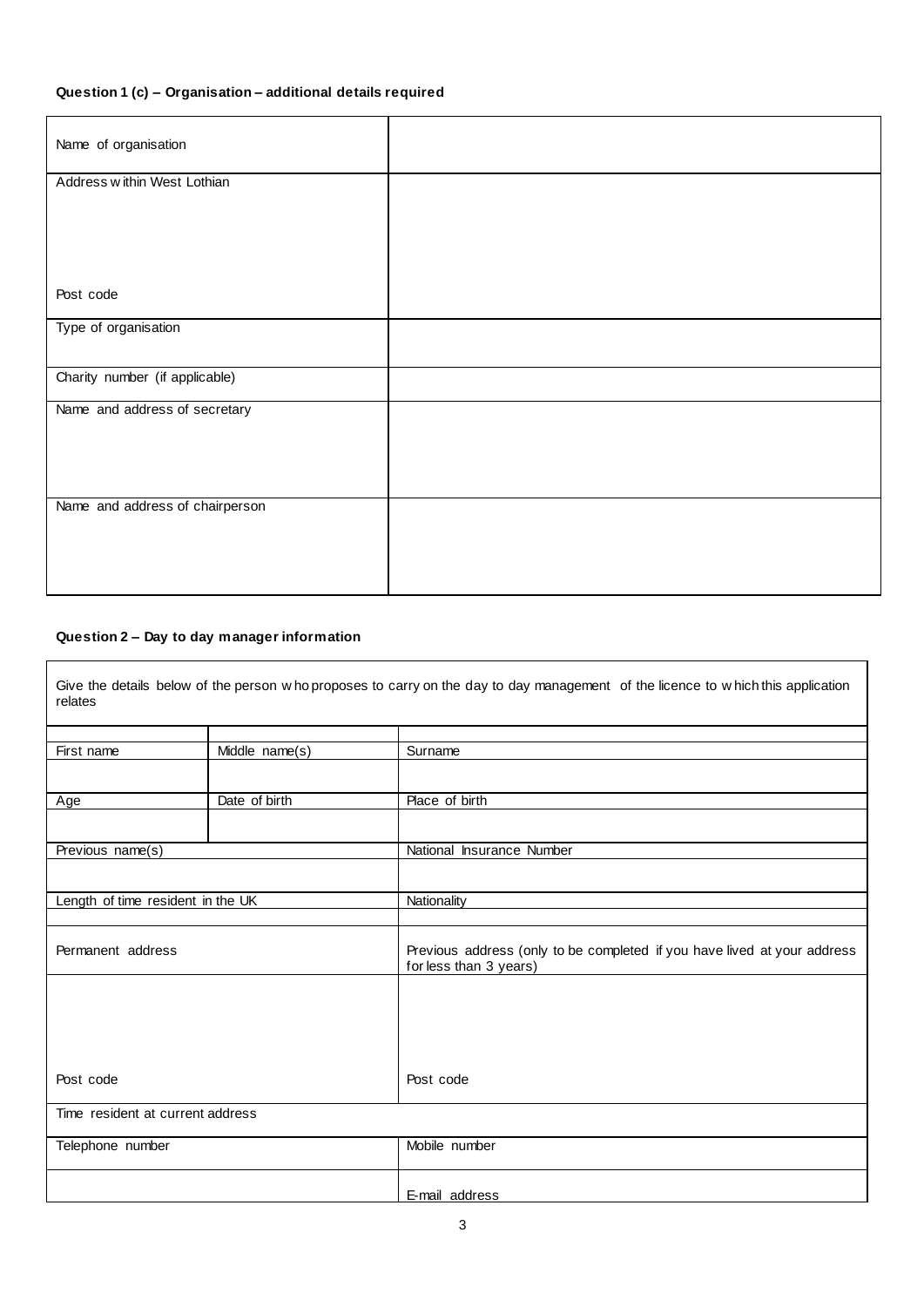#### **Question 3 – Premises/site details**

| (a)Address of premises or site to be licensed.                                                                                                                                                                                                                                                                        | Name of premises (if applicable):                                                                                                                                                                        |
|-----------------------------------------------------------------------------------------------------------------------------------------------------------------------------------------------------------------------------------------------------------------------------------------------------------------------|----------------------------------------------------------------------------------------------------------------------------------------------------------------------------------------------------------|
| A premises can be many different things from part of a<br>building, a building with several floors, a marquee or other<br>temporary structure or an open air site.                                                                                                                                                    | Address:                                                                                                                                                                                                 |
|                                                                                                                                                                                                                                                                                                                       | Postcode:                                                                                                                                                                                                |
| (b) A detailed layout plan w hich is roughly drawn to scale<br>must accompany this application. The area to be licensed<br>should be clearly outlined in red. Please clearly mark on the<br>plan where the different types of public entertainment<br>including individual fairground rides/activities will be sited. | DO NOT DRAW THE PLAN IN THIS BOX                                                                                                                                                                         |
| If the premises is an open air site an additional location plan<br>should be included show ing the area to be licensed outlined<br>in red and the nearest main road. Layout plans can be<br>dow nloaded from the internet if required.                                                                                |                                                                                                                                                                                                          |
| If the premises is part of a larger building the plan must<br>clearly show the area to be licensed outlined in red.                                                                                                                                                                                                   |                                                                                                                                                                                                          |
| Please tick the box opposite to indicate what type of area is to<br>be licensed                                                                                                                                                                                                                                       | outdoor site<br>indoor site<br>part of a larger building                                                                                                                                                 |
| Please tick the box opposite to indicate that you have<br>enclosed a detailed layout plan and location plan (if required).                                                                                                                                                                                            |                                                                                                                                                                                                          |
| (c) Please tick the boxes opposite to indicate all of the<br>different types of public entertainment or recreation will be<br>carried out in the premises.                                                                                                                                                            | Public<br>halls<br>including<br>dancing<br>dance<br>disco<br>establishments                                                                                                                              |
| The list opposite contains all the different types of<br>entertainment which can<br>be licensed under a Public<br>Entertainment Licence.<br>Once your licence is granted the list of activities will only                                                                                                             | Premises with mechanical rides or simulators intended<br>for entertainment or amusement unless the rides are for<br>the exclusive use of children under the age of five whilst<br>supervised by an adult |
| include the ones w hich you have ticked.                                                                                                                                                                                                                                                                              | Circuses                                                                                                                                                                                                 |
| Please consider carefully w hich types of entertainment w hich<br>you wish to be licensed as other activities cannot be added<br>on and it is an offence to offer unlicensed activities if they are<br>included in the list opposite.                                                                                 | Exhibition of persons or performing animals (does not<br>include petting zoos)<br>Fun fairs, including merry-go-rounds, roundabouts,                                                                     |
| If your event involves:-<br>A public collection<br>a)<br>Stalls selling items/offering services (e.g. face<br>b)                                                                                                                                                                                                      | swings, switchback railways, skittle alleys, coconut shies,<br>hooplas, shooting galleries, mechanical riding, driving or<br>boating apparatus, or anything similar to any of the<br>foregoing           |
| painting)<br>The sale of alcohol<br>C)<br>Street trading<br>d)                                                                                                                                                                                                                                                        | Indoor or open-air music concerts or other events<br>involving the erection of temporary raised structures                                                                                               |
| please check the Council's website -                                                                                                                                                                                                                                                                                  | Open-air concerts where in excess of 250 persons are<br>present                                                                                                                                          |
| https://www.westlothian.gov.uk/article/34766/Entertainment-<br>Licences-and-Permissions                                                                                                                                                                                                                               | Clay pigeon shooting<br>Paintball                                                                                                                                                                        |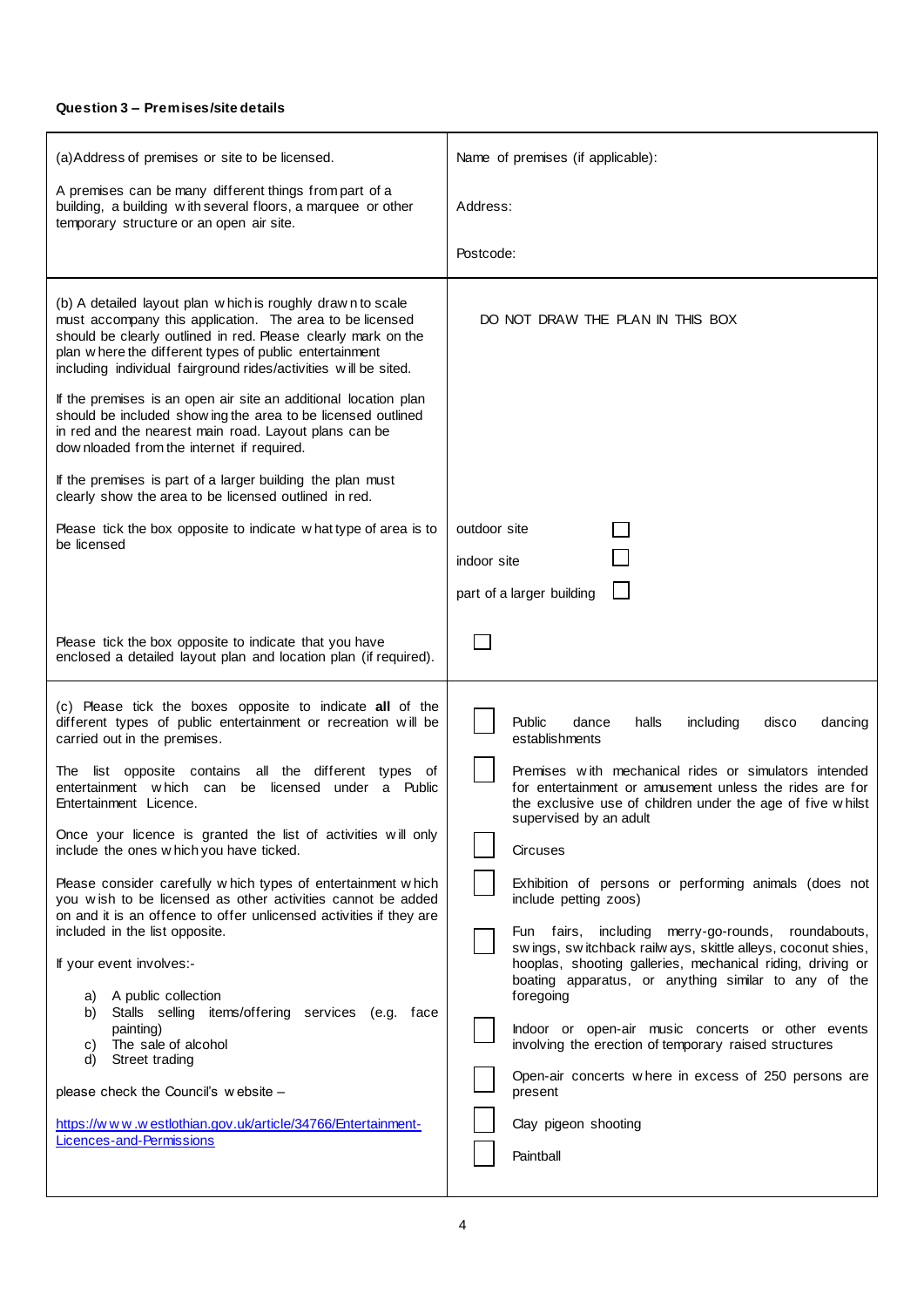| to determine whether any other licences or permits are also<br>required for your event and what the current licensing fees               | Any exhibition to which the Hypnotism Act 1952 applies                                                                                                                                                                                                     |
|------------------------------------------------------------------------------------------------------------------------------------------|------------------------------------------------------------------------------------------------------------------------------------------------------------------------------------------------------------------------------------------------------------|
| are.                                                                                                                                     | Any activity involving inflatable structures                                                                                                                                                                                                               |
| Guidance regarding the organisation of events is available<br>from the Council's Events Co-ordinator on 01506 283285.                    |                                                                                                                                                                                                                                                            |
|                                                                                                                                          | Any activity involving shooting                                                                                                                                                                                                                            |
|                                                                                                                                          | Archery                                                                                                                                                                                                                                                    |
|                                                                                                                                          | Indoor play areas for children                                                                                                                                                                                                                             |
|                                                                                                                                          | Wrestling                                                                                                                                                                                                                                                  |
|                                                                                                                                          | Cage fighting                                                                                                                                                                                                                                              |
|                                                                                                                                          | Mechanical bow ling alleys                                                                                                                                                                                                                                 |
|                                                                                                                                          |                                                                                                                                                                                                                                                            |
|                                                                                                                                          | Premises used for laser displays or laser games                                                                                                                                                                                                            |
|                                                                                                                                          | Firew ork displays or bonfires                                                                                                                                                                                                                             |
|                                                                                                                                          | Adult entertainment - defined as "any form of<br>entertainment which involves a person performing an act<br>of an erotic or sexually explicit nature, and is provided<br>wholly or mainly for the sexual gratification or titillation of<br>the audience". |
|                                                                                                                                          | Sports or activities involving the transportation* or<br>propulsion* of persons whether by mechanical or other<br>means including gravity.                                                                                                                 |
|                                                                                                                                          | *See guidance notes                                                                                                                                                                                                                                        |
|                                                                                                                                          | List types of activity which fall under this category.                                                                                                                                                                                                     |
|                                                                                                                                          |                                                                                                                                                                                                                                                            |
|                                                                                                                                          |                                                                                                                                                                                                                                                            |
|                                                                                                                                          |                                                                                                                                                                                                                                                            |
|                                                                                                                                          |                                                                                                                                                                                                                                                            |
|                                                                                                                                          |                                                                                                                                                                                                                                                            |
| (d) State days of week and start and finish times each day<br>when it is proposed that the premises or site will be open for<br>business |                                                                                                                                                                                                                                                            |
| (e) State the maximum number of persons proposed to be                                                                                   |                                                                                                                                                                                                                                                            |
| admitted at any one time into the premises                                                                                               |                                                                                                                                                                                                                                                            |
| (f) State the number of persons to be employed in the<br>premises or site                                                                |                                                                                                                                                                                                                                                            |
| (g) State the number of inflatables to be licensed (if<br>applicable)                                                                    |                                                                                                                                                                                                                                                            |
| (h) State the number of mechanical rides to be licensed (if<br>applicable)                                                               |                                                                                                                                                                                                                                                            |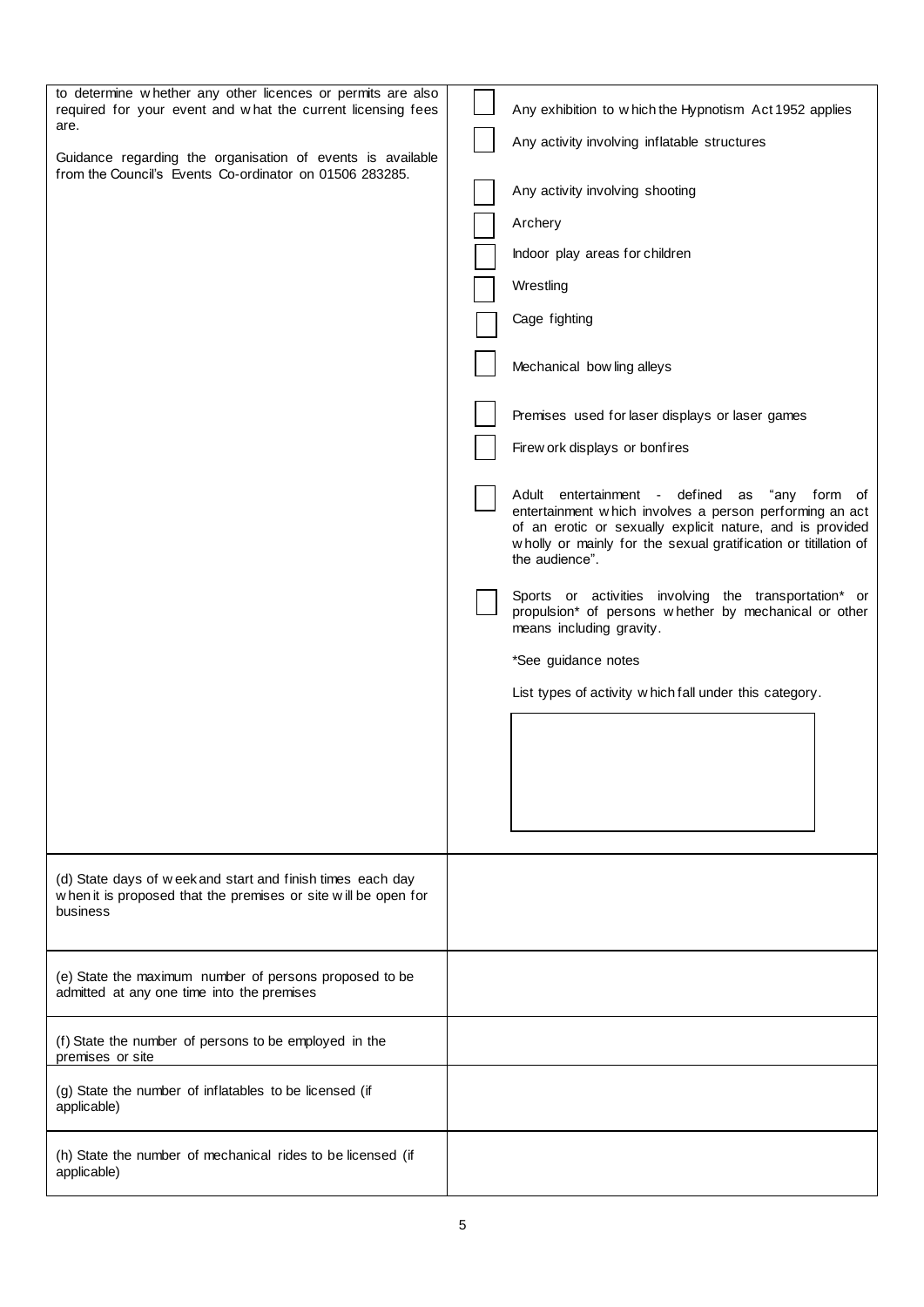#### **Question 4 – Type of licence**

| Is this a renew al application?                                                                  | yes/no |
|--------------------------------------------------------------------------------------------------|--------|
| If yes, what is the licence number and renew al date?                                            |        |
| Has anyone named in this application ever applied for and been refused a licence by any council? | yes/no |
| If yes, which council refused the licence and by whom was the<br>application made?               |        |
| When was it refused?                                                                             |        |
| Has anyone named in this application ever held a licence which was suspended or revoked?         | yes/no |
| If yes, which council suspended or revoked the licence?                                          |        |

#### **Question 5 – Further details**

| Has anyone named in this application been convicted of any crime or offence or accepted a<br>fixed penalty for an offence? Subject to the Rehabilitation of Offenders Act 1974, all unspent<br>crimes and offences must be declared (see note 5(a) of the attached guidance notes).<br>If answ er is yes please provide details below; continue on separate sheet if necessary. |                                                | yes/no  |                  |
|---------------------------------------------------------------------------------------------------------------------------------------------------------------------------------------------------------------------------------------------------------------------------------------------------------------------------------------------------------------------------------|------------------------------------------------|---------|------------------|
| Date of conviction/fixed<br>penalty                                                                                                                                                                                                                                                                                                                                             | Court where convicted or<br>fixed penalty paid | Offence | Sentence/penalty |
|                                                                                                                                                                                                                                                                                                                                                                                 |                                                |         |                  |
|                                                                                                                                                                                                                                                                                                                                                                                 |                                                |         |                  |
|                                                                                                                                                                                                                                                                                                                                                                                 |                                                |         |                  |
|                                                                                                                                                                                                                                                                                                                                                                                 |                                                |         |                  |
|                                                                                                                                                                                                                                                                                                                                                                                 |                                                |         |                  |
|                                                                                                                                                                                                                                                                                                                                                                                 |                                                |         |                  |
|                                                                                                                                                                                                                                                                                                                                                                                 |                                                |         |                  |

#### **Site notice**

Declaration by applicant re site notice (\*\* delete w hichever is not applicable)

\*\* (a) I declare that I shall, for a period of 21 days commencing with the date on w hich a fully completed application is submitted, display at or near the premises or site, so that it can conveniently be read by the public, a notice complying w ith the requirements of paragraph 2(3) of schedule 1 to the Civic Government (Scotland) Act, 1982. A notice to be used for this purpose is attached. (See notes 5(b) of the attached guidance notes).

or

\*\* (b) I declare that I am unable to display a notice of this application at or near the premises or site because I have no right of access or other rights enabling me to do so, but that I have taken the follow ing steps to acquire the necessary rights, namely:-

Please detail the steps you have taken in the box below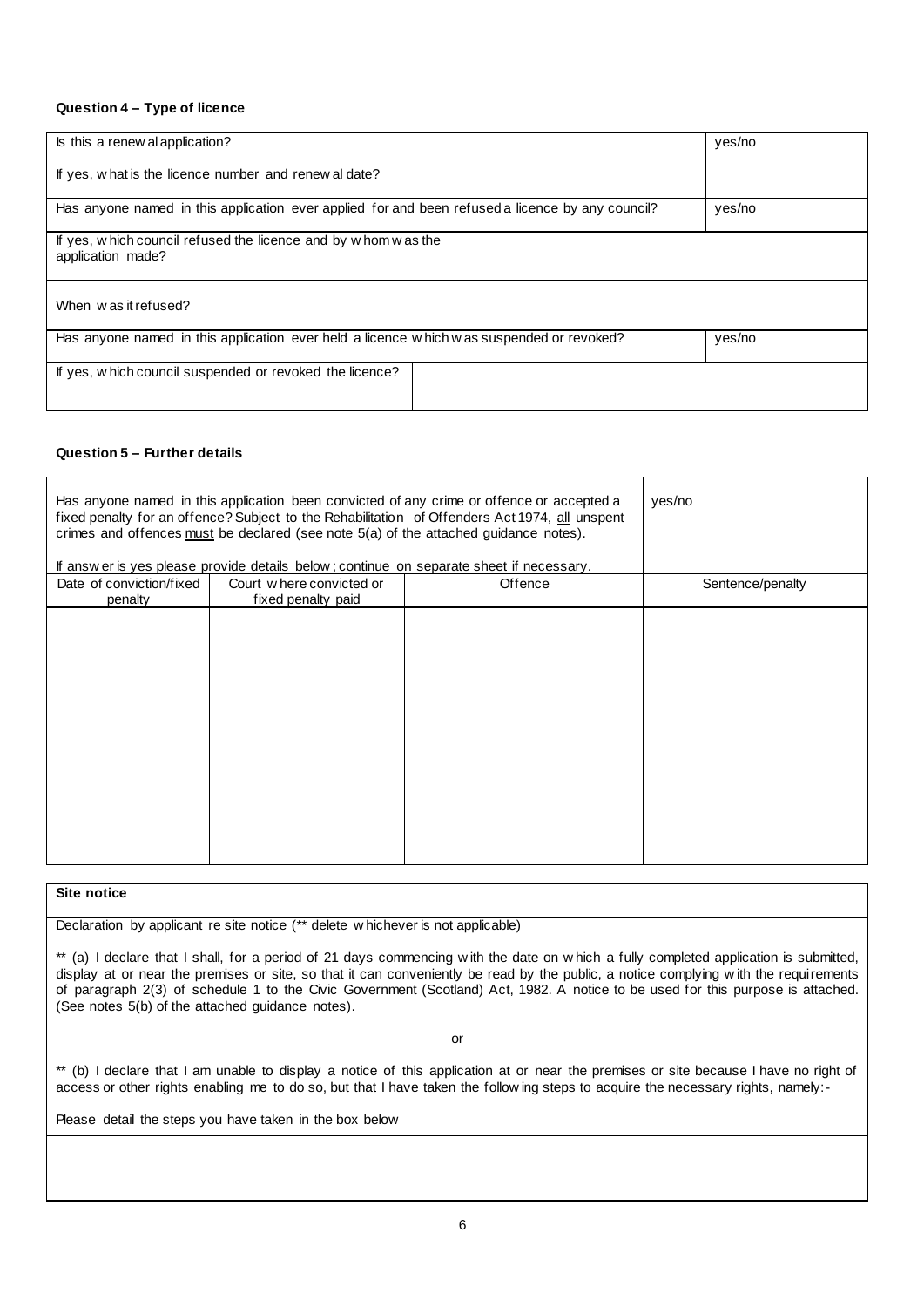#### **Question 6 - Declaration by applicant/agent**

I declare that the information given by me on this form is correct to the best of my know ledge and belief.

| Date | Signature of applicant*  |  |
|------|--------------------------|--|
|      | Print name of applicant* |  |

\*This box can be signed by a director, partner or office bearer of the body w hich is named on the form as the applicant.

If the application is being signed by an agent on behalf of the individual please sign and complete the boxes below

| Date | Signature of agent  |  |
|------|---------------------|--|
|      | Print name of agent |  |
|      | Address of agent    |  |

#### **Privacy Statement – Data Protection**

All personal information that you supply w ill be used to process your application in accordance w ith data protection law and the Civic Government (Scotland) Act 1982. In terms of the 1982 Act w e are required to share this information w ith the follow ing bodies:-

- Police Scotland; and w here the licensed activity takes place w ithin premises,
- the Scottish Fire and Rescue Service or other enforcing authority under Part 3 of the Fire (Scotland) Act 2005

We are required by law to protect the public funds we administer. Therefore in line with the National Fraud Initiative (NFI) we may also share your information w ith other bodies responsible for auditing or administering public funds in order to prevent and detect fraud.

Some of the information provided by you on this form w ill be held on a register w hich is available for inspection by members of the public.

Further information about how we handle your personal information, including how long we retain the information, information about the NFI and how you can complain about our handling of your information, is available in our Privacy Notice w hich can be found on the Licensing Team's w ebpage https://www.westlothian.gov.uk/licensing</u>. A copy of our Privacy Notice is available on request by contacting the Licensing Team, email: [licensingservices@w estlothian.gov.uk,](mailto:licensingservices@westlothian.gov.uk) telephone: 01506 281632.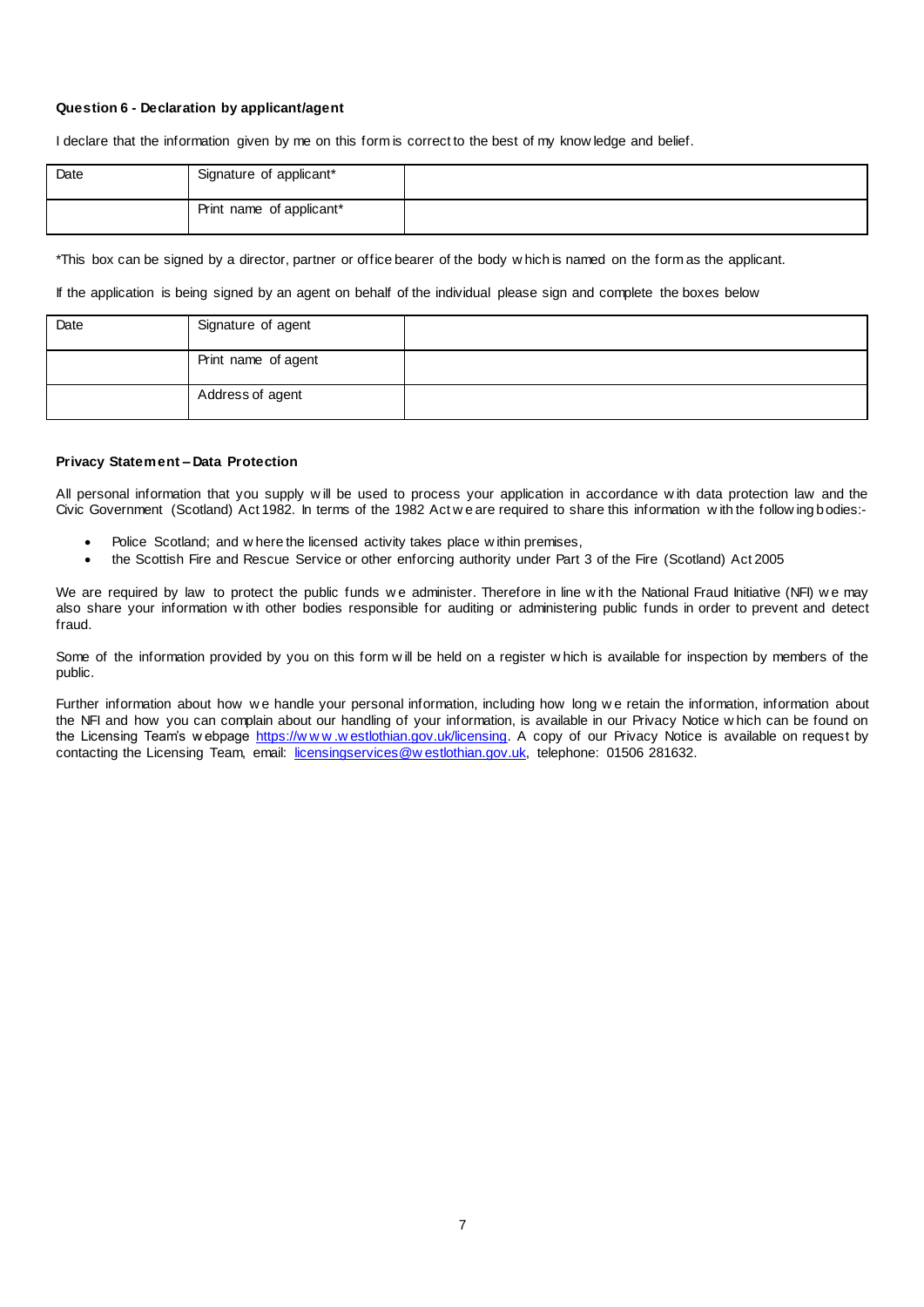#### **GUIDANCE NOTES – APPLICATION FOR A PUBLIC ENTERTAINMENT LICENCE BY COMPANY/PARTNERSHIP/ORGANISATION**

#### **What application form should I use?**

1 (a) Applications must be made on the most up to date version of the application form. Please download a form from our website (search for public entertainment). It is helpful if you provide us with an ema il address as this allows us to contact you quickly if there are any issues arising in relation to your application.

Licences must be held by legal persons. Legal persons are either individuals, partnerships, companies or formally constituted organisations. It is important that you complete the correct form as this may have consequences for obtaining insurance as the licence holder will be the legal person responsible for operating under the licence. Your licence will come to an end if the partnership or company is dissolved or the organisation is not operated in line with its constitution or statutory requirements. Applications for licences to be held in the name of partnerships or organisations must be accompanied by evidence or existence of the partnership or organisation:-

- (i) If the applicant is a company we require the company number so we can check your directors details at Companies House. Details of all directors listed must be supplied. Applications should be signed by a director or an agent.
- (ii) If the applicant is a partnership we require a copy of your partnership agreement or correspondence from HMRC containing your partnership tax reference. Applications must be signed by a partner or an agent.
- (iii) If the application is an organisation we require a copy of the constitution or charity number and a letter from the secretary or chair of the organisation confirming that the office bearer who has signed the application is authorised to make the application on behalf of the organisation. The letter of authorisation must be signed by an office bearer other than the one who signed the application. You should take legal advice if you are in any doubt who the applicant for the licence should be. Applications must be signed by an office bearer or an agent

This form is for a licence which will be in force for a year. There are different forms for temporary licences to operate for periods of less than 6 weeks.

# **When should I make my application?**

1(b) The council has 9 months in which to determine applications. However, the majority of applications are determined in less than 60 days using delegated powers. Applications which attract adverse comments have to be referred to the Licensing Committee for determination. The committee meets monthly. You should therefore make your application as soon as possible several months before you wish to start operating.

#### **Do I need to name a day to day manager at Q2 of the form?**

2. It is a requirement that a day to day manager is appointed and named at Q2 of the form. A person named as day to day manager should be the person who is in day to day control of the premises being licensed. The day to day manager is jointly responsible for the operation of the licence along with the licence holder.

#### **What types of public entertainment need to be licensed in West Lothian?**

3 (a) Even if your event is free to enter it still needs to be licensed if it falls within the definition of public entertainment and is not exempt. The definition of a place of public entertainment is "any place where members of the public are admitted or may use any facilities for the purposes of entertainment or recreation". There are a number of exemptions to this listed on page 9.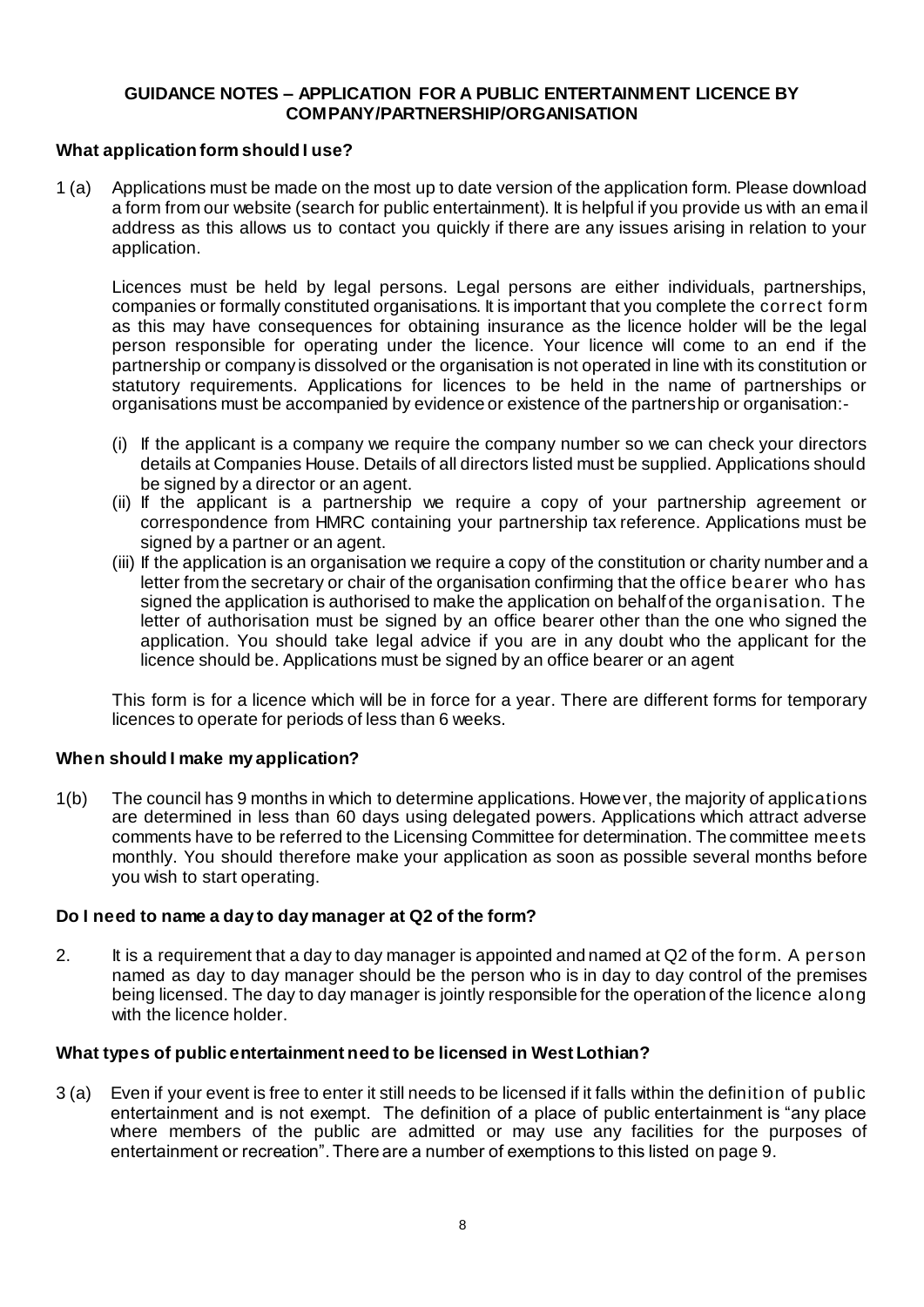The council has decided that the premises in West Lothian which require to be licensed by a public entertainment licence are those offering any of the following types of entertainment or recreation –

- Public dance halls including disco dancing establishments
- Premises with mechanical rides or simulators intended for entertainment or amusement unless the rides are for the exclusive use of children under the age of five whilst supervised by an adult
- **Circuses**
- Exhibition of persons or performing animals
- Fun fairs, including merry-go-rounds, roundabouts, swings, switchback railways, skittle alleys, coconut shies, hooplas, shooting galleries, mechanical riding, driving or boating apparatus, or anything similar to any of the foregoing
- Indoor or open air music concerts or other events involving the erection of temporary raised structures
- Open air concerts where in excess of 250 persons are present
- Clay pigeon shooting
- Paintball
- Sports or activities involving the transportation or propulsion of persons (i.e. people being moved) whether by mechanical or other means including gravity
- Any exhibition to which the Hypnotism Act 1952 applies
- Any activity involving inflatable structures
- Any activity involving shooting
- **Archery**
- Indoor play areas for children
- **Wrestling**
- Cage fighting
- Mechanical bowling alleys
- Premises used for laser displays or laser games
- Firework displays or bonfires
- Adult entertainment defined as "any form of entertainment which involves a person performing an act of an erotic or sexually explicit nature, and is provided wholly or mainly for the sexual gratification or titillation of the audience".

When completing question 3(c) of the form please fill in all the different types of entertainment which are included in the above lists which you require to be licensed.

However, the legislation provides that a Public Entertainment Licence is NOT required for: -

- An athletic or sports ground while it is being used as such.
- Premises in respect of which a licence is required under section 41A of the Civic Government (Scotland) Act 1982 (indoor sports entertainment licences) while such premises are being used for the purposes mentioned in that section.
- An educational establishment while it is being used as such.
- Premises belonging to or occupied by any religious body while being used wholly or mainly for purposes connected with that body.
- Premises licenses under the Theatres Act 1968, the Cinemas Act 1985 or the Gambling Act 2005.
- Licensed premises within the meaning of the Licensing (Scotland) Act 2005 at which public entertainment is being provided during licensed hours within the meaning of that Act.
- Premises in which machines for entertainment or amusement are being provided incidental to the main purpose or use of the premises where the main purpose of use is not a place of public entertainment.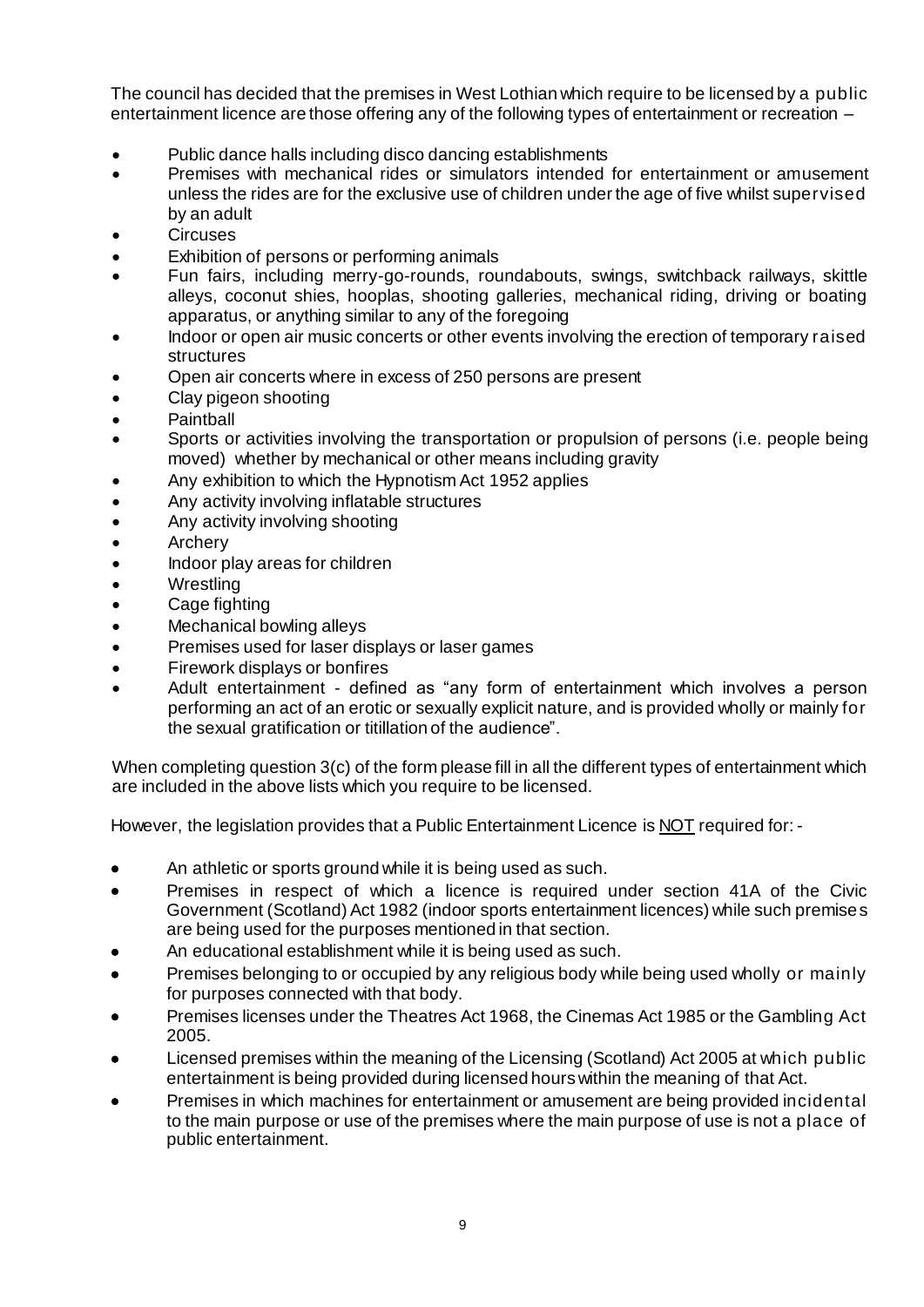# **Are there special rules about circuses?**

- 3(b) Circuses
	- (1) Performances by live animals in circuses -

The council does not permit live animal performances in circuses held on Council owned land.

(2) Giving of live prizes at funfairs -

The Council has decided that there should be no overall ban on the giving of live prizes at show-grounds. However, the Council will expect the operators of funfairs to comply with the code of practice issued by the Showmen's Guild of Great Britain with regard to the storage and treatment of goldfish given as prizes at funfairs. Officers of the Council will monitor funfairs to ensure compliance with the code.

# **Information about the licence applied for and applicants**

4. Please complete Q4 providing information about whether the application is to renew an existing licence or not. In addition, information is required about anyone named in the application who has had an application for a licence refused or has had a licence suspended or revoked.

# **Do I need to provide details of convictions relating to myself and any manager named?**

5(a) The law provides that you must provide details of any unspent convictions relating to you and any manager. It is a criminal offence to fail to do this or provide false information in the application form. If you are convicted this could result in a fine of up to £2500. You should therefore check these details with anyone else named in this form.

If you are in any doubt as to which offences are spent, you should seek legal advice before completing this form. Details of all of your convictions are available on payment of a fee from any police station. In terms of the Civic Government (Scotland) Act, 1982, for the purposes of this application the person signing the form is responsible for its contents.

# **Do I need to display a site notice?**

5(b) A site notice advertising your application must be displayed at or near the premises or site so that it can conveniently be read by the public. The site notice must be displayed from the day that your application is lodged or sent to the council. When your application is acknowledged as complete you will be asked to send two photographs of the site notice to the Licensing Team. One photo must show the location of the notice and the other must be a close up clearly showing the wording o f the notice.

The two notices are attached to these notes:

- Notice No. 1 provides a style of the notice to be displayed at or near the premises. It is called the Site Notice. This is a legal requirement.
- Notice No. 2 is a Certificate of Compliance and certifies that the applicant (or their agent) have complied with the legal requirements regarding the display of the site notice. This is also a legal requirement.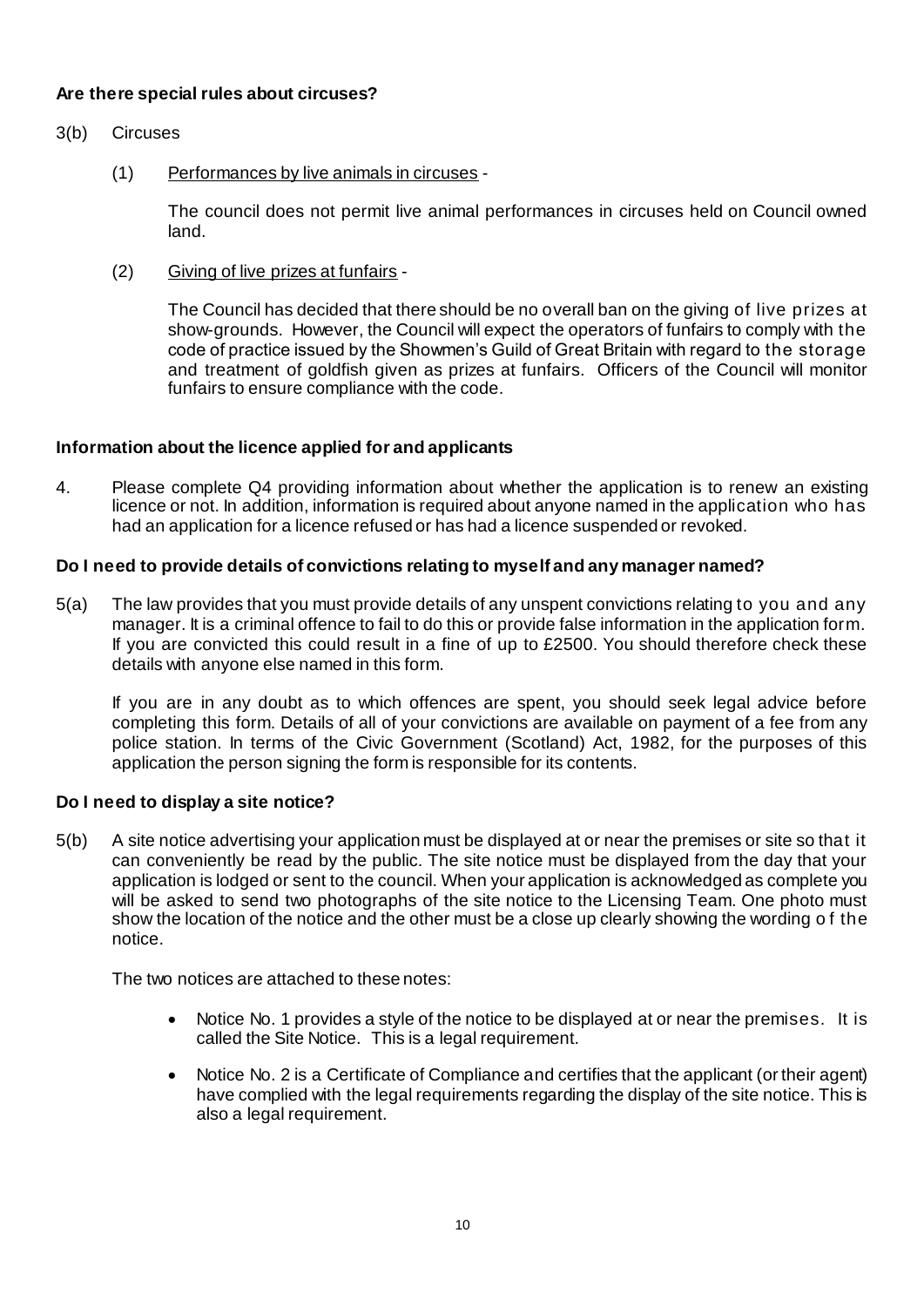The site notice (notice no.1) must be

- 1. completed with details of the application and the final date for objections to be received (see notes below)
- 2. displayed on the premises which are to be licensed for **at least 21 days** beginning with the date on which your fully completed application was lodged or sent to the council.
- 3. placed where it can be read easily by the public

# **If your application is returned to you as it was not complete you will require to post a further site notice giving a further 21-day period for objections to be lodged.**

Please complete the declaration section on page 6 of the form. You are required to delete (A) or (B) as appropriate. Where declaration (A) is made after the objection period has expired you must complete and send us the Certificate of Compliance. A style for such Certificate of Compliance is enclosed with this form (notice no.2). Your application cannot be progressed until this certificate is received. If you have not displayed your site notice for the required 21-day period contact us and we will send you another one to display for a further period which we will specify. No further opportunities to display a site notice can be given and if this requirement is not met your application cannot be processed. If you have any difficulties completing either of these notices, please contact Licensing Team staff on 01506 281632 who will be pleased to help.

The Site Notice and Certificate of Compliance must contain the following information: -

- 1. The type of licence applied for.
- 2. The full name of the applicant.
- 3. The address of the applicant. Where the application relates to premises with a postal address the address can be care of the premises.
- 4. The address of the premises to be licensed must be included even though the site notice must be displayed at that same address.
- 5. The site notice must be signed by the applicant or manager or an agent acting on the applicant's behalf.
- 6. The date on which the site notice was first displayed should be clearly stated. The final date for the submission of objections or representations must be completed. This date is 28 days after the date of lodging of the application with the Council.
- 7. The Certificate of Compliance should only be signed and dated at the end of the objection period before it is returned to the council and it should state quite clearly when the site notice was displayed. There has to be at least a period of 21 days between the two dates specified.

#### . **Can I get an agent to complete the from for me?**

6. New applications:

An agent can complete and sign the form for you. If the application is signed by an agent full de tails of that agent must be provided and the correct box at Q6 must be completed and signed. However, if the application is for the grant of a new licence it requires to be lodged by the day to day manager in person to Livingston CIS, Arrochar House, Almondvale Boulevard, Livingston along with the required fee and the following ID documentation:-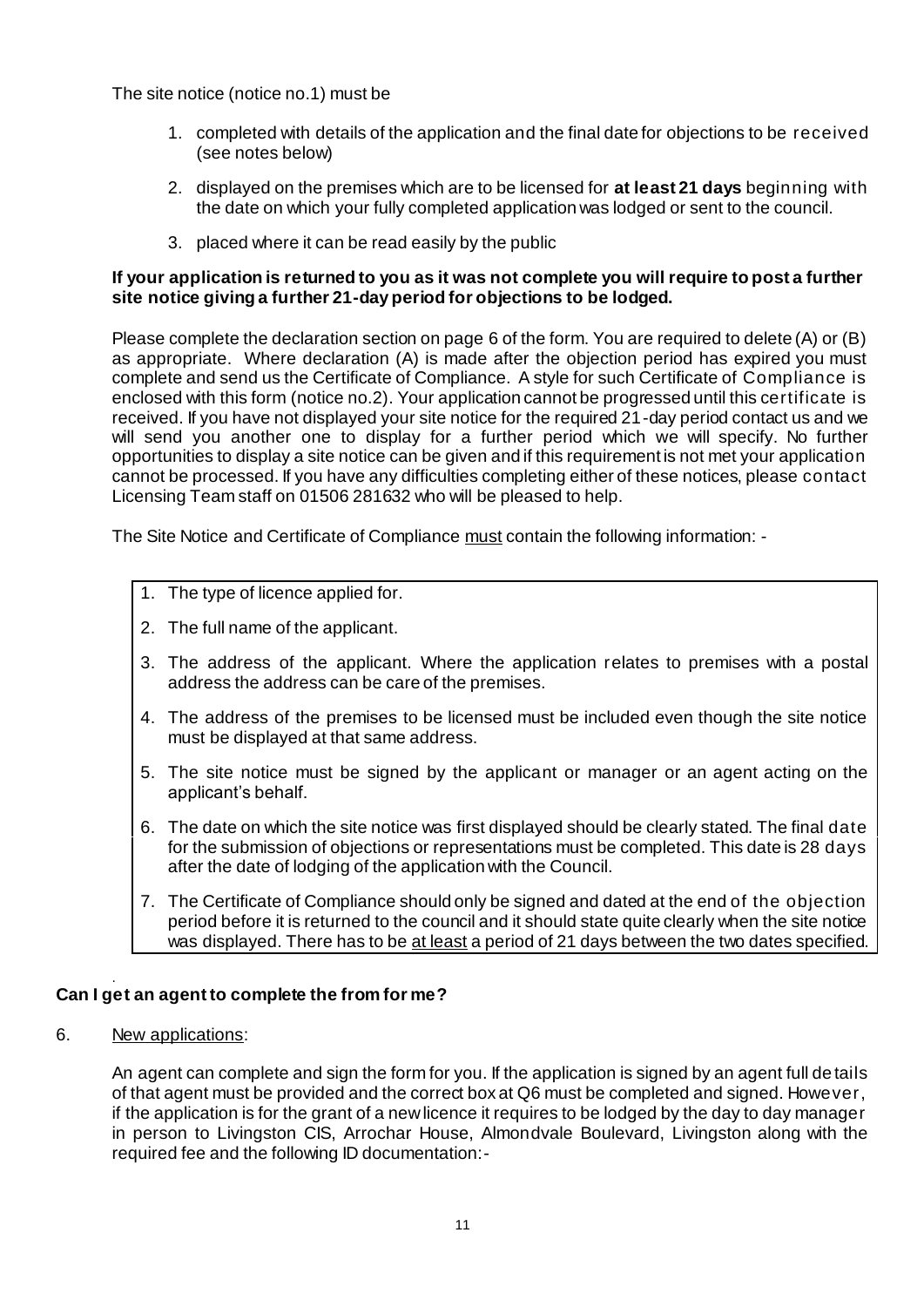- the manager's photocard driving licence; or
- passport and proof of current home address of the manager i.e. recent utility bill (within 3 months).

The address given in the application form must match the ID documentation. Livingston CIS staff will check the identity of the person lodging the form, copy the ID documentation and immediately return that documentation. Details of the current licensing fees can be found at the foot of the council's public entertainment licence webpage.

#### Renewal applications:

If the application is for the renewal of an existing licence it can be submitted prior to the expiry of the licence by either an agent, the applicant or the manager named in the form. The form can be posted direct to the Licensing Team, Legal Services, West Lothian Council, West Lothian Civic Centre, Howden South Road, Livingston, West Lothian, EH54 6FF along with a cheque/postal order with the appropriate fee and a recent utility bill from the manager's home address. A fully completed form must be received **prior** to the expiry date. Alternatively it can be lodged at Livingston CIS. Applications cannot be handed in to the Civic Centre.

If you fail to renew your licence before the expiry date the licence expires automatically and you will be committing a criminal offence if you continue to operate after your licence has expired. Police Scotland is made aware of all expired licences. You should contact the Licensing Team immediately if you wish to make a new application.

If you consider that there are exceptional circumstances for not submitting your renewal application on time you may still lodge a renewal application within 28 days of the expiry date and it must b e accompanied by a letter explaining the reasons why the application could not be submitted before the expiry date.

The Chief Solicitor will make a decision as to whether your late application can be accepted. In exceptional circumstances late applications may be accepted if the Chief Solicitor considers that good cause is shown for the late submission of the application. Your licence remains expired until the Chief Solicitor agrees to accept the late application. If the late application is not accepted i t will be returned to you and an application for the grant of a new licence could be submitted, the balance of the grant fee would have to be paid and you would not be able to operate until that new application has been determined.

Please ensure that this application is fully completed, the correct fee is enclosed and that all required documents are lodged along with it. Incomplete applications will be returned to you for amendment and you will then require to resubmit your application. This will delay the processing of your application.

# **What happens once my application is complete?**

- 7. Once your application is complete you will receive an acknowledgement of that and it will be processed. Most applications are determined within 60 days but applications which require to be referred to the Licensing Committee for a decision will take longer to be determined. In the event of an application being refused or withdrawn after being processed, no refund of the application fee paid will be made.
- 8. To contact the Licensing Team please email licensingservices@westlothian.gov.uk or call 01506 281632. Please note if you are directed to our voicemail, please leave a message with your name and number and we will phone you back unless your phone does not accept calls from unknown numbers. Please note that the team cannot provide advice as to whether a licence is required. Applicants should seek legal advice from a solicitor or advice centre.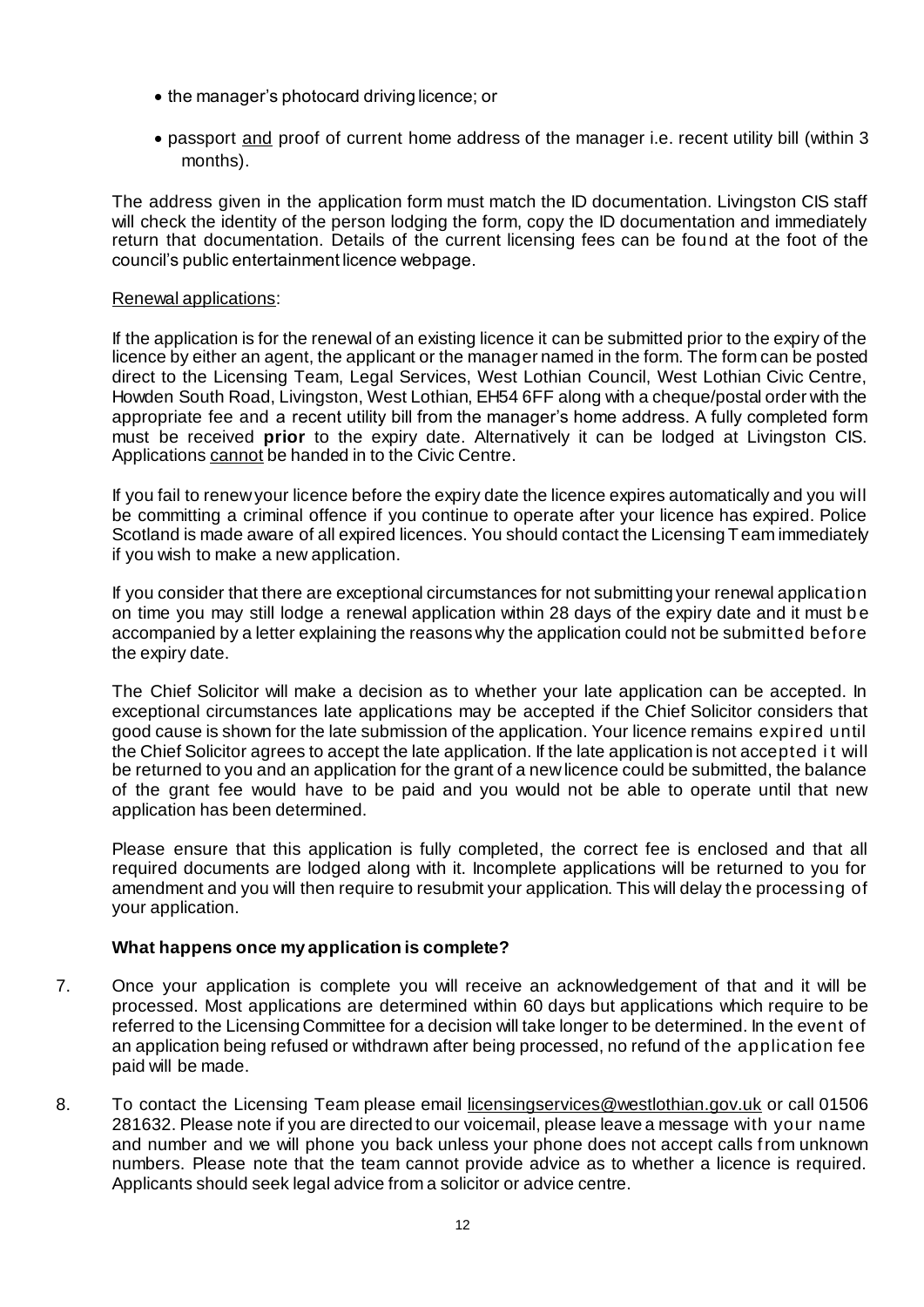**THIS NOTICE MUST BE DISPLAYED FROM THE DATE THE APPLICATION WAS SUBMITTED TO THE COUNCIL**

# **SITE NOTICE Notice No. 1**

# **Civic Government (Scotland) Act, 1982**

# **APPLICATION FOR THE GRANT/RENEWAL OF A:**

**TYPE OF LICENCE**:

See page 11 of guidance notes

# **NOTICE IS HEREBY GIVEN THAT**

# **NAME of Applicant (Individual, Company, Partnership or Organisation):**

See page 11 of guidance notes

of

**ADDRESS of the above-named applicant:**

See page 11 of guidance notes

has applied to the **WEST LOTHIAN COUNCIL** for the grant/renewal of a

..............................................................................................licence. A licence for a 1 year period has been sought. The address of the premises or site for which the licence is sought is:

# **ADDRESS of Site**

See page 11 of the guidance notes

Members of the public may object to this application or make representations concerning it. Any objection or representation must be made by letter or email and must give reasons for the objection or representation. The name and address of the person objecting or making representations must be stated clearly and any letter must be signed by that person or an agent authorised to act for them. Emails do not require a signature but must include a name and address. Objections or representations should be sent to the Licensing Team, Legal Services, West Lothian Council, West Lothian Civic Centre, Howden South Road, Livingston, West Lothian, EH54 6FF or emailed to [licensingservices@westlothian.gov,uk](mailto:licensingservices@westlothian.gov,uk) by \*....................................................insert date i.e. 28 days after application is submitted.

Any letters containing objections or representations should be either delivered by hand to the address given above or sent by Recorded Delivery mail to that address.

The Council can entertain late objections or representations provided a final decision has not been taken on the relevant application if it is satisfied there is sufficient reason why it is late. If a late objection or representation is m ade it must be accompanied by an explanation for that lateness.

| Signed | See page 11 of the<br>guidance notes |
|--------|--------------------------------------|
|        | See page 11 of the                   |
|        | guidance notes                       |